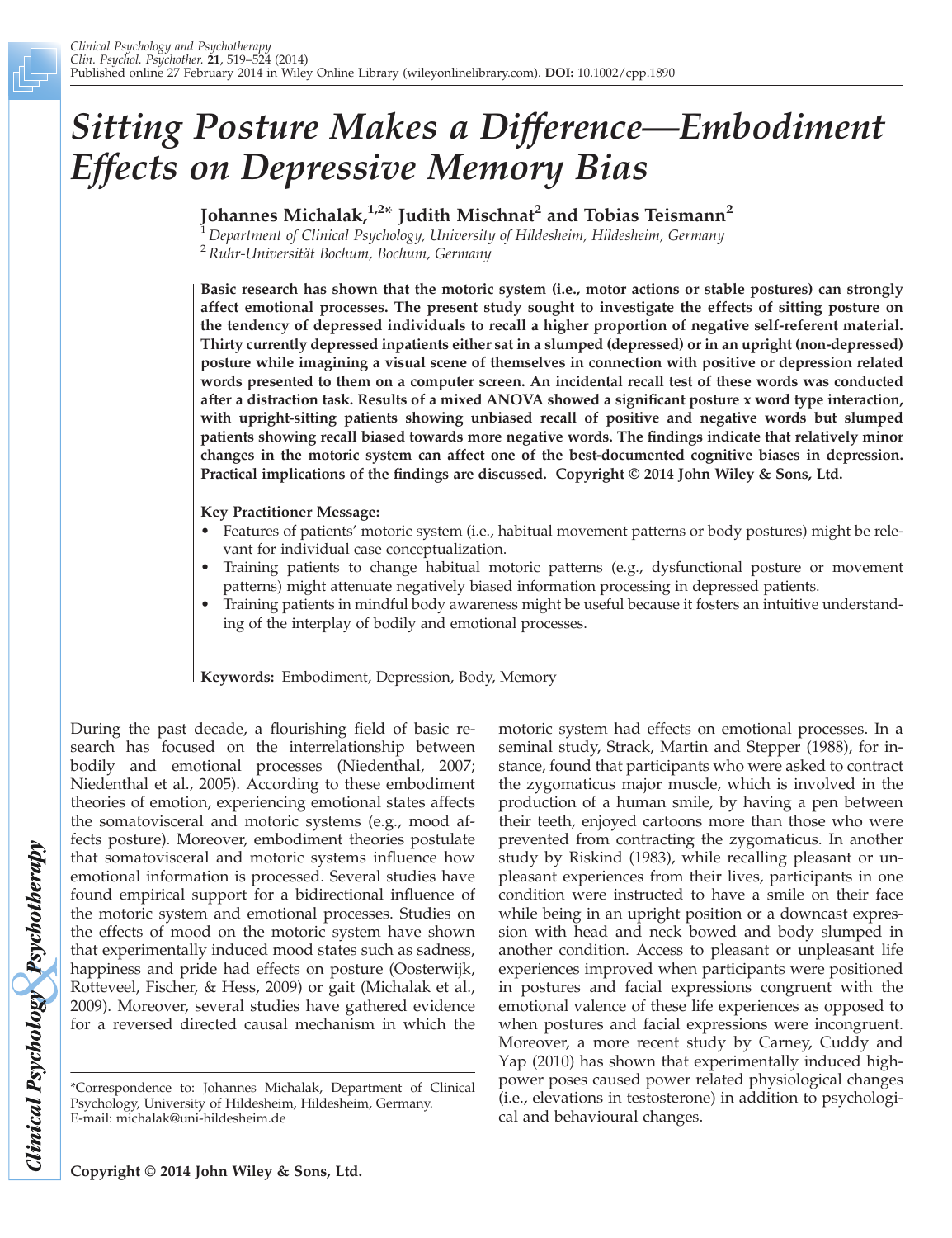Although basic research on the embodiment of emotions is flourishing, research on embodiment in clinical psychology is largely lacking. A clinical theory that supposes the relevance of the body in depression is the Interacting Cognitive Subsystems (ICS) approach (Teasdale & Barnard, 1993). The ICS approach proposes that proprioceptive and kinesthetic input from the body (e.g., the motoric system) makes a direct and important contribution to emotional states, which distinguish them from more intellectual and rational processes. Only when cognitive (e.g., the thematic semantic context of a situation; 'Other people dislike me') and proprioceptive informations ('gut feelings' or proprioceptive information from posture and movement) are interlocked, a person will feel, e.g., sad or hopeless. When information is processed only semantically without resonance of the body, the person will simply think about sadness or hopelessness without actually feeling the emotion. According to the ICS approach in the so-called depressive interlock configuration, bodily and cognitive feedback loops can become established and 'lock' subsystems into a self-perpetuating configuration that maintains depression.

Only a few studies have empirically investigated associations between depression and the motoric system. Most studies have focused on gait in depression and have shown that depression is related to specific gait characteristics such as reduced speed, a slumped posture, reduced vertical movements of the upper body and swaying lateral movements (e.g., Lemke et al., 2000; Michalak et al., 2009; Sloman et al., 1982). However, on the basis of these studies, it is not possible to determine whether depressive mood affects gait or, in addition, that the motoric system causally influences the psychological processes relevant in depression. Therefore, in a recent study, Michalak, Rohde, and Troje (2014) directly tested whether changes in gait can affect depression related processes in a non-clinical sample. They gave undergraduates computer-based feedback to change their gait patterns. One group of participants received gait feedback that changed their gait into a more depressed pattern, and the other group of participants received gait feedback that changed their gait into a more positive pattern. Participants in the depressed gait feedback condition recalled a higher rate of negative self-relevant material than participants in the happy gait feedback condition.

The aim of the present study was to test whether the motoric system can also affect etiologically relevant processes in clinically depressed individuals. In contrast to the study of Michalak, Rohde, and Troje, we manipulated posture instead of gait: depressed participants sat either in an upright (non-depressed) or slumped (depressed) posture. In parallel with the study of Michalak, Rohde, and Troje, we investigated the effects of the different postures on biased processing of self-referent material, one of the most intensively studied cognitive-affective correlates

of depression. A large body of research has found that depression affects how information about oneself is processed, as evidenced by enhanced encoding and recall of negative self-referent material and by a reduced processing of positive information (Mathews & MacLeod, 2005; Matt, Vázquez, & Campbell, 1992; Williams, Watts, MacLeod, & Mathews, 1997). A meta-analysis of studies on recall performance found that individuals with major depression remembered 10% more negative words than positive words (Matt et al., 1992). In contrast, nondepressed controls exhibited a memory bias for positive information in 20 of 25 studies. Several cognitive models of depression propose that biased memory is one of the key maintaining factors in depressive disorders (e.g., Beck, 1987; Rehm & Naus, 1990), and empirical studies have shown that biased memory predicts the course of depression symptoms (Beeney & Arnett, 2008).

Our present research tested the hypothesis that posture affects memory bias. We expected that depressed patients sitting slumped would tend to be biased towards recalling more negative than positive words, whereas depressed patients sitting upright would recall a more evenly balanced number of negative and positive words.

# METHOD

### Participants and Overview of Procedure

The participants were 30 psychiatric inpatients suffering from major depression disorder (MDD). The inpatients were recruited from adult psychiatric units at two university-affiliated hospitals. To verify the diagnosis of the psychiatrists of the inpatient units, a trained rater conducted the German version of the Structured Clinical Interview for Diagnostic and Statistical Manual of Mental Disorder Fourth Edition (Wittchen, Wunderlich, Gruschwitz, & Zaudig, 1997). Patients were included in our study if they met the criteria of the Diagnostic and Statistical Manual of Mental Disorder Fourth Text Revision Edition (American Psychiatric Association, 2000) for a principal diagnosis of current MDD. To further ensure the validity of MDD diagnoses, each participant also completed the Beck Depression Inventory-II (Beck, Steer, & Brown, 1996; German version Hautzinger, Keller, & Kühner, 2006). Only patients who scored 14 or more on the Beck Depression Inventory-II were included in our study. We excluded patients with psychotic disorders, bipolar disorders, current substance related disorders or chronic back pain. Most patients (80%) had comorbid diagnoses [especially anxiety disorders ( $n = 14$  panic disorder,  $n = 2$  agoraphobia without history of panic disorder,  $n = 5$  social phobia,  $n = 7$  specific phobia,  $n=4$  obsessive-compulsive disorder,  $n=4$ posttraumatic stress disorder and  $n = 1$  anxiety disorder not otherwise specified) or somatoform disorders  $(n=2)$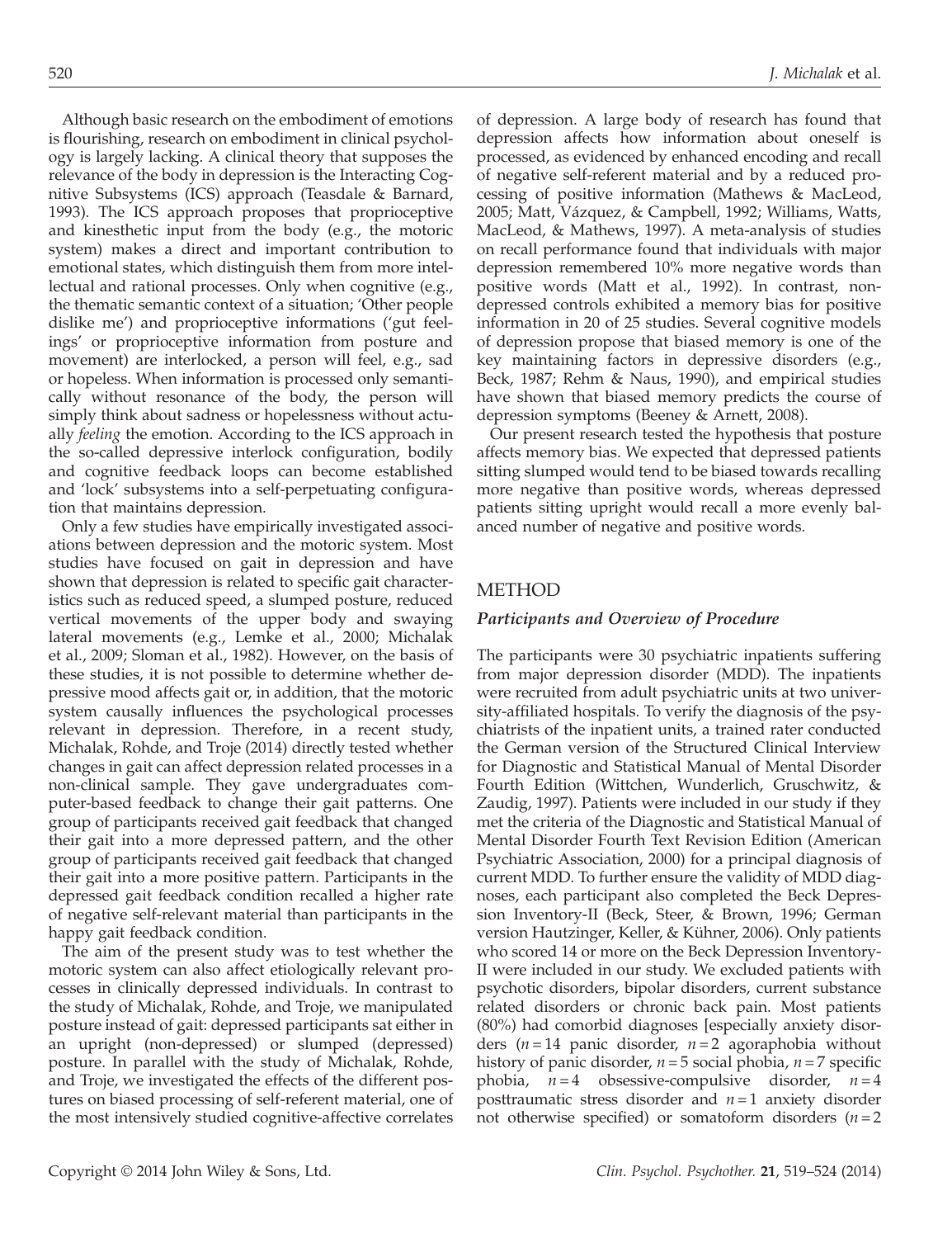pain disorder,  $n=1$  hypochondriasis and  $n=1$  body dysmorphic disorder)]. All patients were treated with antidepressant medication (mostly with selective serotonin reuptake inhibitors  $[n=14]$  or serotonin noradrenalin reuptake inhibitors  $[n = 11]$ ). The study was conducted in accordance with the Declaration of Helsinki and was approved by the local Ethics Committee of Ruhr-Universität Bochum, Germany.

The participants were randomly assigned to the slumped  $(n=15)$  or upright  $(n=15)$  sitting position conditions. They believed that the study dealt with the effects of different relaxation positions on physiological stress reactions. To support this cover story, participants were asked to collect saliva samples with a salivette from their mouths (analyses of these samples were not intended). After manipulation of the posture, a word imagination task was used as the incidental learning procedure for the free-recall task. The imagination task was followed by a 5-min distraction task that prevented participants from further elaborating the material. This distraction task presented participants with two letters per trial. Their task was to mentally rotate the letters and to judge whether they were mirror-reversed or not (performance on this task was not monitored). Finally, a free-recall task was conducted to assess participants' memory for the words used during the imagination task (for details see below). The experiment lasted approximately 20 min during which the participants stayed either in the slumped or upright position. After the position was dissolved, participants rated their comfort in sitting during the task on a seven-point scale (1 'very uncomfortable' to 7 'very comfortable'). After the end of the experiment, a positive imagined scenario was induced in all participants to counteract possible negative mood effects of the posture induction.

### Posture Modification

To manipulate the posture (Figure 1) of our participants, we used a slightly modified version of the instructions of Riskind (1984) and Duclos et al. (1989). The instructions were modified to make sure that the position of the feet and the degree of tension was identical in both conditions so that group differences in memory bias could unambiguously be attributed to differences in the posture of the upper body. The experimenter gave the following instructions:

### Slumped Posture

Sit back in your chair. (Pause) Plant your feet flat on the floor underneath your knees, shoulders' width apart. (Pause) You should feel no tension in your legs or feet. (Pause) Now fold your hands in your lap, just sort of loosely cupping one hand in the other. (Pause) Now please drop your head, letting your rib cage fall and letting the rest of your body go limp. (Pause) You should feel just a slight tension up the back of your neck and across your shoulder blades.

#### Upright Posture

Sit back in your chair. (Pause) Plant your feet flat on the floor underneath your knees, shoulders' width apart. (Pause) You should feel no tension in your legs or feet. (Pause) Lift up the upper part of your body. (Pause) Bring your shoulders back slightly. (Pause) Elevate your chin. (Pause) You should feel just a slight tension up the back of your neck and across your shoulder blades.

To ensure that both groups of participants had a clear view of the computer screen, it was placed on the floor for patients in the slumped posture position and at eye level



Figure 1. Slumped and upright posture used in this study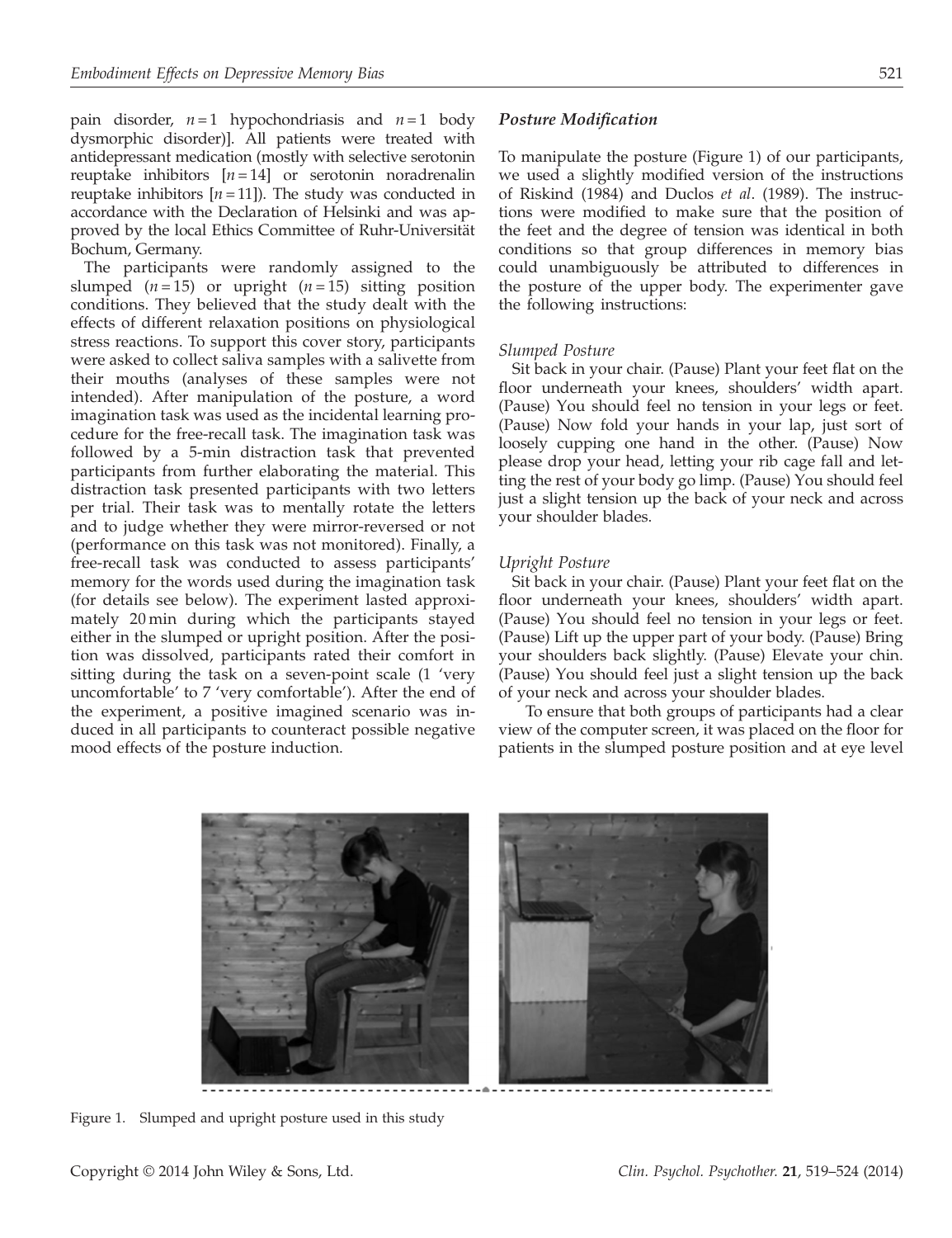for patients in the upright position. The words were 1.4 cm high and 2.8–13 cm wide, and the distance to the computer screen was 1.20 m resulting in a good visibility of words in both conditions.

### Assessment of Memory Bias

We assessed memory biases with an explicit memory task developed by Rinck and Becker (2005). Participants were shown 16 positive (e.g., beauty and enjoyable) and 16 depression related (e.g., exhaustion and dejected) words on a computer screen. Positive and depression related words were matched for length, frequency and word class (noun, verb and adjective). The positive words selected were about as intensely positive as the depression related words were negative, as determined by the valence ratings collected in a pilot test (for details see Rinck & Becker, 2005). We asked the participants to create a visual scene for each word by imagining themselves in connection with the presented word (e.g., a scene in which they felt dejected). The words were presented one by one on the computer screen for 10 sec. After each word, the patients were asked to rate how well they had been able to imagine the scene (scale ranging from 1 'very difficult' to 5 'very easy'). The complete imagination task lasted for approximately 10 min. The 5-min distractor task followed in which participants mentally rotated letters. Next, participants were asked to orally name the words presented to them during the imagination task (5 min). The experimenter wrote down all words recalled by the patients. Participants were not aware that their memory capacity of the words in the imagination task would be tested later. Affective biases in memory recall were then measured as the difference between the number of recalled positive words and the number of recalled negative words.

#### Statistical Analyses

We used *t*-tests and Chi-square tests for categorical variables to compare the pre-experimental characteristics of the two experimental groups. We tested our hypothesis with a  $2 \times 2$  mixed-factors ANOVA with posture as a between-subjects factor and number of positive versus negative words recalled as the within-subjects factor. The critical effect was the interaction between these two factors. Because our hypothesis on effect of posture on memory bias is strongly theory-driven and directional in character (i.e., predicting a more evenly balanced number of negative and positive words in the upright condition), we used a directional interpretation of the F-test.

#### RESULTS

Descriptive statistics of our sample are displayed in Table 1. Independent t-tests and Chi-squared tests for categorical variables showed no significant pre-test differences between participants of the slumped and upright posture conditions (all  $p's > 0.05$ ).

The mixed ANOVA revealed a significant interaction between posture and number of positive versus negative words recalled F(1, 28) = 3.78, directional  $p = 0.031$ ,  $\eta^2 = 0.119$ , indicating that patients sitting in an upright posture showed a more balanced recall of positive and negative words, whereas patients sitting in a slumped posture showed a greater recall of the negative words (Figure 2).

An independent t-test revealed no group difference in ratings of comfort between conditions (slumped posture:  $M = 3.27$ , standard deviation  $(SD) = 1.28$ ; upright position:  $M = 3.67$ , SD = 1.05, t (28) = 0.26, NS). Including comfort as

Table 1. Descriptive statistics

|                                                                       | Slumped posture<br>$(n=15)$ | Upright posture<br>$(n=15)$ |
|-----------------------------------------------------------------------|-----------------------------|-----------------------------|
| Age in years:<br>M (range) SD                                         | $42.1(28-59)$<br>9.60       | 42.00 (20-58) 13.40         |
| Female/male                                                           | 9/6                         | 9/6                         |
| Current pharmacological<br>treatment $(\%)$                           | 100                         | 100                         |
| BDI: M (range) SD                                                     | 29.93 (16-40)<br>7.18       | 24.87 (15-43)<br>8.32       |
| Number of past episodes<br>M (range) SD<br>Number of patients treated | $3.88(1-15)$<br>4.29<br>9/3 | $3.11(1-11)$<br>3.06<br>5/8 |
| with SSRI/SNRI                                                        |                             |                             |

Note.

BDI = Beck Depression Inventory. SSRI = serotonin reuptake inhibitors. SNRI = serotonin noradrenalin reuptake inhibitors. SD = standard deviation.



Figure 2. Means of positive and negative words recalled in a slumped or upright posture. Error bars represent 1 standard error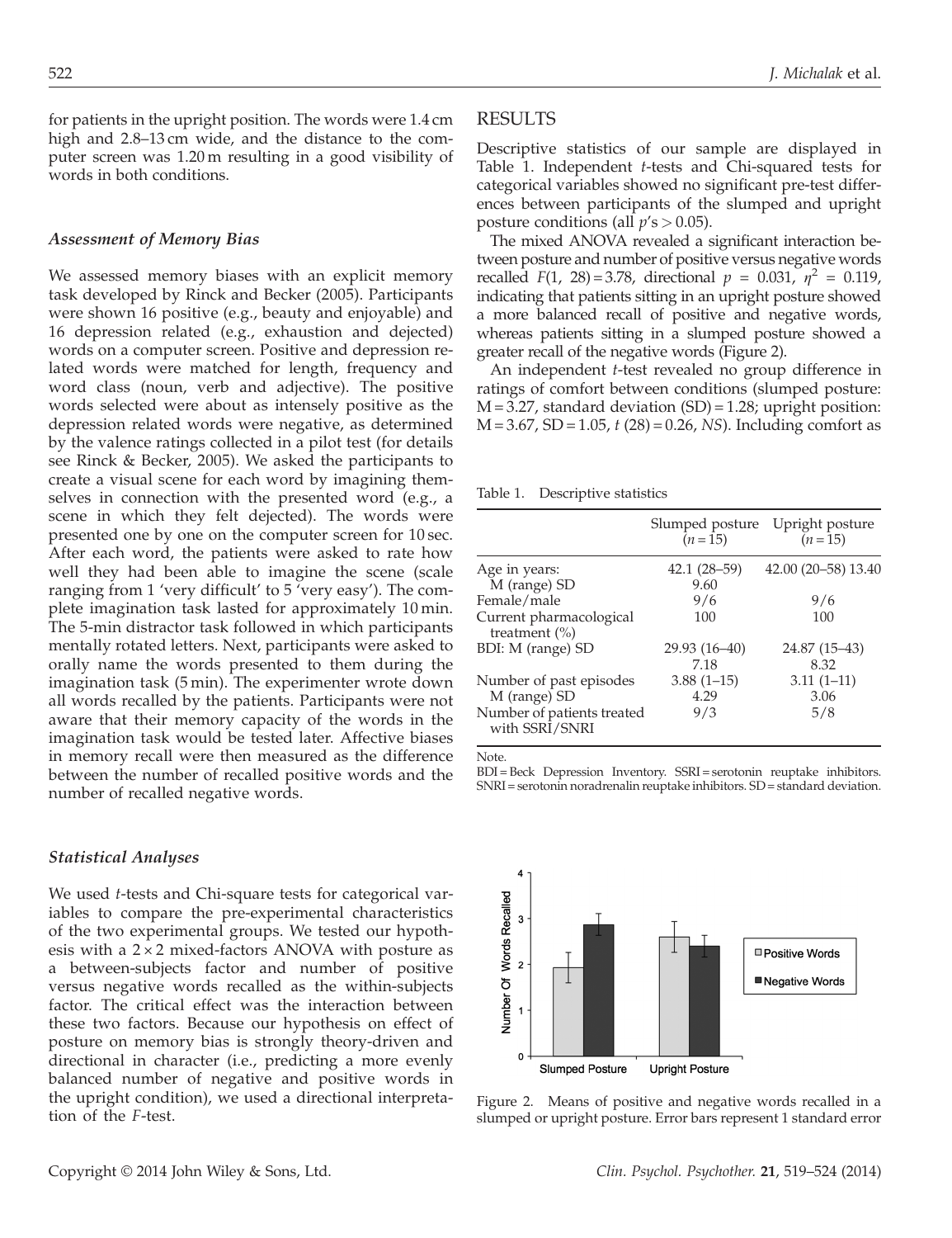a covariate (analysis of covariance) did not alter the obtained results  $(F(1,28) = 3.034$ , directional  $p = 0.046$ ,  $\eta^2 = 0.101$ ). Correspondingly, the intergroup difference in memory bias cannot be attributed to the comfort associated with the groups' different postures. We found no significant group differences in the ability to imagine positive (slumped posture:  $M = 2.99$ ,  $SD = 0.75$ ; upright position:  $M = 3.37$ ,  $SD = 0.65$ , t  $(28) = 1.49$ , NS) or negative words (slumped posture:  $M = 3.85$ ,  $SD = 0.50$ ; upright position:  $M = 3.80$ ,  $SD = 0.55$ , t  $(28) = 0.26$ , NS).

# DISCUSSION

The present study found that depressed patients in a slumped posture recalled more negative than positive words in comparison with upright-sitting patients. An enhanced recall of negative material is a robust finding in studies on biased explicit memory in depressed people (Matt et al., 1992). In contrast, depressed patients in an upright posture showed a balanced recall of positive and negative words. Correspondingly, our results indicate that a relatively short and simple bodily manipulation can attenuate memory bias in depression and lead to a balanced recall of positive and negative self-referent material. As Figure 2 indicates, this result is not attributable to a mere reduced recall of negative material in the upright posture, but instead, the upright posture especially affects the difference between positive and negative material recalled.

To our knowledge, this is the first study in clinically depressed individuals showing that changes in the gross motor system affect processes that are relevant in the aetiology of depression. Our findings might have implications on a theoretical as well as on a therapeutic level. On a theoretical level, they suggest that interactions between the body and emotional process that are well-documented in basic research might also be of relevance for our understanding of clinical phenomena. Bodily aspects such as posture or movement patterns (e.g., gait characteristics) might be more than epiphenomena of psychopathology but also might contribute to an escalation of distorted process in psychological disorders. Dysfunctional motoric patterns in MDD (i.e., posture or gait) might bias information processing in a negative direction. As the ICS approach (Teasdale & Barnard, 1993) supposes, this might lead in the long run to a 'depressive interlock configuration', in which bodily and cognitive feedback loops 'lock' subsystems into a self-perpetuating configuration that maintains depression.

Our results might have practical implications as well. If motoric processes are relevant for the aetiology of depression (and other psychological disorders), the motoric system might also be a promising focus of therapeutic interventions. Training patients to change habitual motoric

patterns (e.g., dysfunctional posture or gait patterns) might, in the long run, have effects on depressive symptoms and on the course of MDD by changing processing biases of emotional material. These changes could be attained by direct motoric feedback. Moreover, one might speculate that an alternative way to change motoric patterns might be to enhance body awareness by interventions like Mindfulness-based Cognitive Therapy (Segal, Williams, & Teasdale, 2002). If patients are intensively trained in mindful body awareness, they might develop an intuitive understanding of the interplay of bodily and emotional processes (for a detailed discussion see Michalak, Burg, & Heidenreich, 2012) and change depressogenic motoric patterns (Michalak, Troje, & Heidenreich, 2010, 2011). Of course, it should be noted that further longitudinal studies are needed to determine whether changes in the motoric system have a long lasting impact on memory bias and clinical significant effects on the course of MDDs.

One limitation of the present study is the small sample size. Therefore, future studies should investigate embodiment effects on depression with larger samples. More statistical power would allow determining more clearly whether the more balanced recall of positive and negative words in the upright posture is attributable to a higher rate of positive words recalled or to a reduced rate of negative words recall.

Moreover, future research should elucidate the mechanisms responsible for the effect of posture on memory bias. For example, it would be of interest to find out whether body posture affects the encoding, decoding or consolidation of self-referent emotional material. In addition, future studies could profit from including a condition in which the body is not manipulated. This would allow a comparison of the memory bias of participants in their habitual posture with participants whose motor system is intentionally manipulated. Moreover, including a matched control group of non-depressed individuals would help to elucidate whether comparable effects of posture on memory bias can be observed in people who are not depressed. This could be expected on the basis of basic research of embodiment effects in emotion. As described above, Riskind (1983), e.g., found in a non-clinical sample that access to pleasant and unpleasant life experiences was affected by sitting postures and facial expressions. Alternatively, effects of posture on affective memory might be specific or more pronounced in depressed patients. Depressed patients have repeatedly experienced situations in which slumped posture, depressive mood and thinking patterns were present simultaneously. One might speculate that this has resulted in strong associations between posture, depressive mood and thinking patterns, thus leading to easy and rapid activation of depressive information processing by a slumped posture.